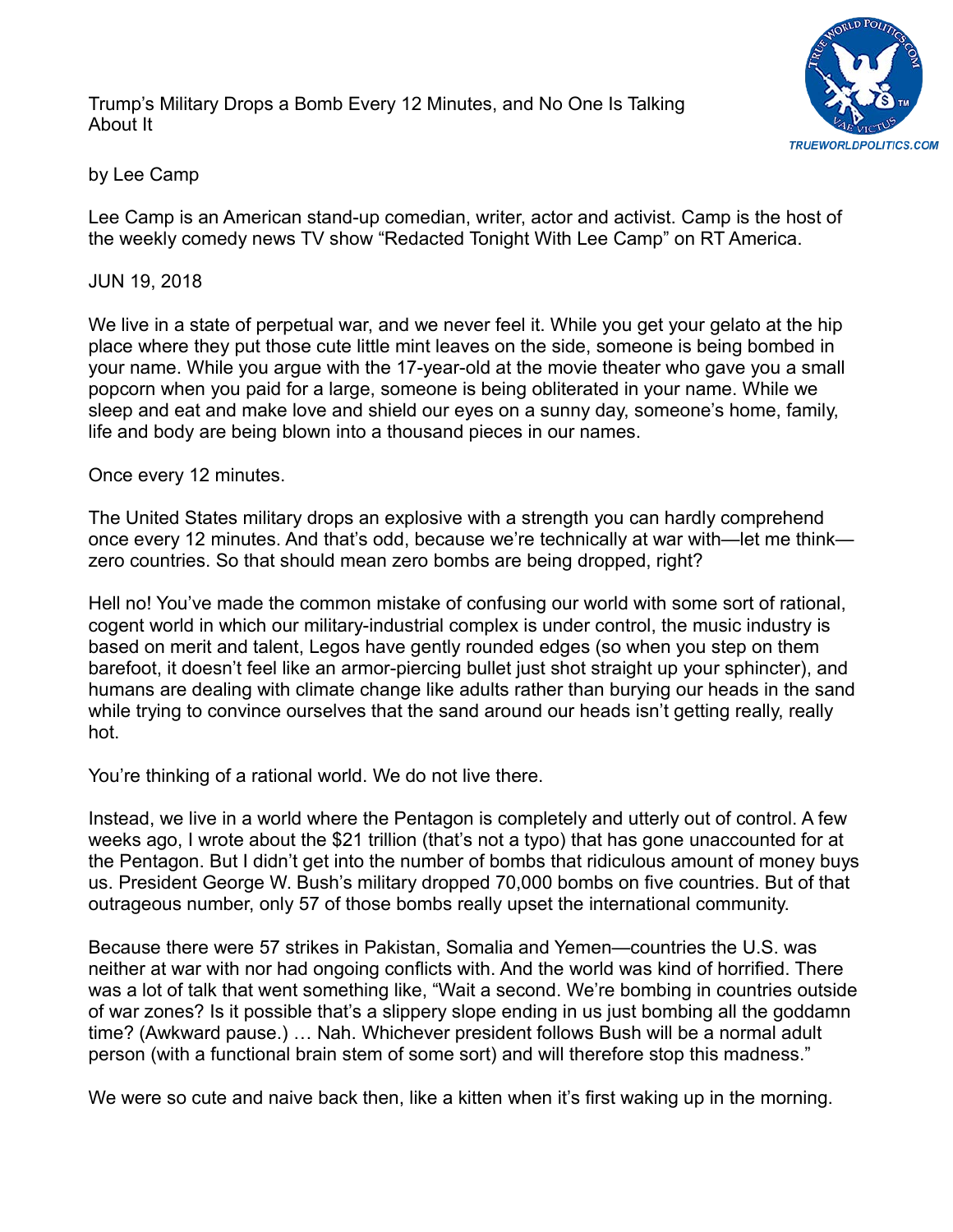The Bureau of Investigative Journalism reported that under President Barack Obama there were "563 strikes, largely by drones, that targeted Pakistan, Somalia and Yemen. …"

It's not just the fact that bombing outside of a war zone is a horrific violation of international law and global norms. It's also the morally reprehensible targeting of people for pre-crime, which is what we're doing and what the Tom Cruise movie "Minority Report" warned us about. (Humans are very bad at taking the advice of sci-fi dystopias. If we'd listened to "1984," we wouldn't have allowed the existence of the National Security Agency. If we listened to "The Terminator," we wouldn't have allowed the existence of drone warfare. And if we'd listened to "The Matrix," we wouldn't have allowed the vast majority of humans to get lost in a virtual reality of spectacle and vapid nonsense while the oceans die in a swamp of plastic waste. … But you know, who's counting?)

There was basically a media blackout while Obama was president. You could count on one hand the number of mainstream media reports on the Pentagon's daily bombing campaigns under Obama. And even when the media did mention it, the underlying sentiment was, "Yeah, but look at how suave Obama is while he's OK'ing endless destruction. He's like the Steve McQueen of aerial death."

And let's take a moment to wipe away the idea that our "advanced weaponry" hits only the bad guys. As David DeGraw put it, "According to the C.I.A.'s own documents, the people on the 'kill list,' who were targeted for 'death-by-drone,' accounted for only 2% of the deaths caused by the drone strikes."

Two percent. Really, Pentagon? You got a two on the test? You get five points just for spelling your name right.

But those 70,000 bombs dropped by Bush—it was child's play. DeGraw again: "[Obama] dropped 100,000 bombs in seven countries. He out-bombed Bush by 30,000 bombs and 2 countries."

You have to admit that's impressively horrific. That puts Obama in a very elite group of Nobel Peace Prize winners who have killed that many innocent civilians. The reunions are mainly just him and Henry Kissinger wearing little hand-drawn name tags and munching on deviled eggs.

However, we now know that Donald Trump's administration puts all previous presidents to shame. The Pentagon's numbers show that during George W. Bush's eight years he averaged 24 bombs dropped per day, which is 8,750 per year. Over the course of Obama's time in office, his military dropped 34 bombs per day, 12,500 per year. And in Trump's first year in office, he averaged 121 bombs dropped per day, for an annual total of 44,096.

Trump's military dropped 44,000 bombs in his first year in office.

He has basically taken the gloves off the Pentagon, taken the leash off an already rabid dog. So the end result is a military that's behaving like Lil Wayne crossed with Conor McGregor. You look away for one minute, look back, and are like, "What the fuck did you just do? I was gone for like, a second!"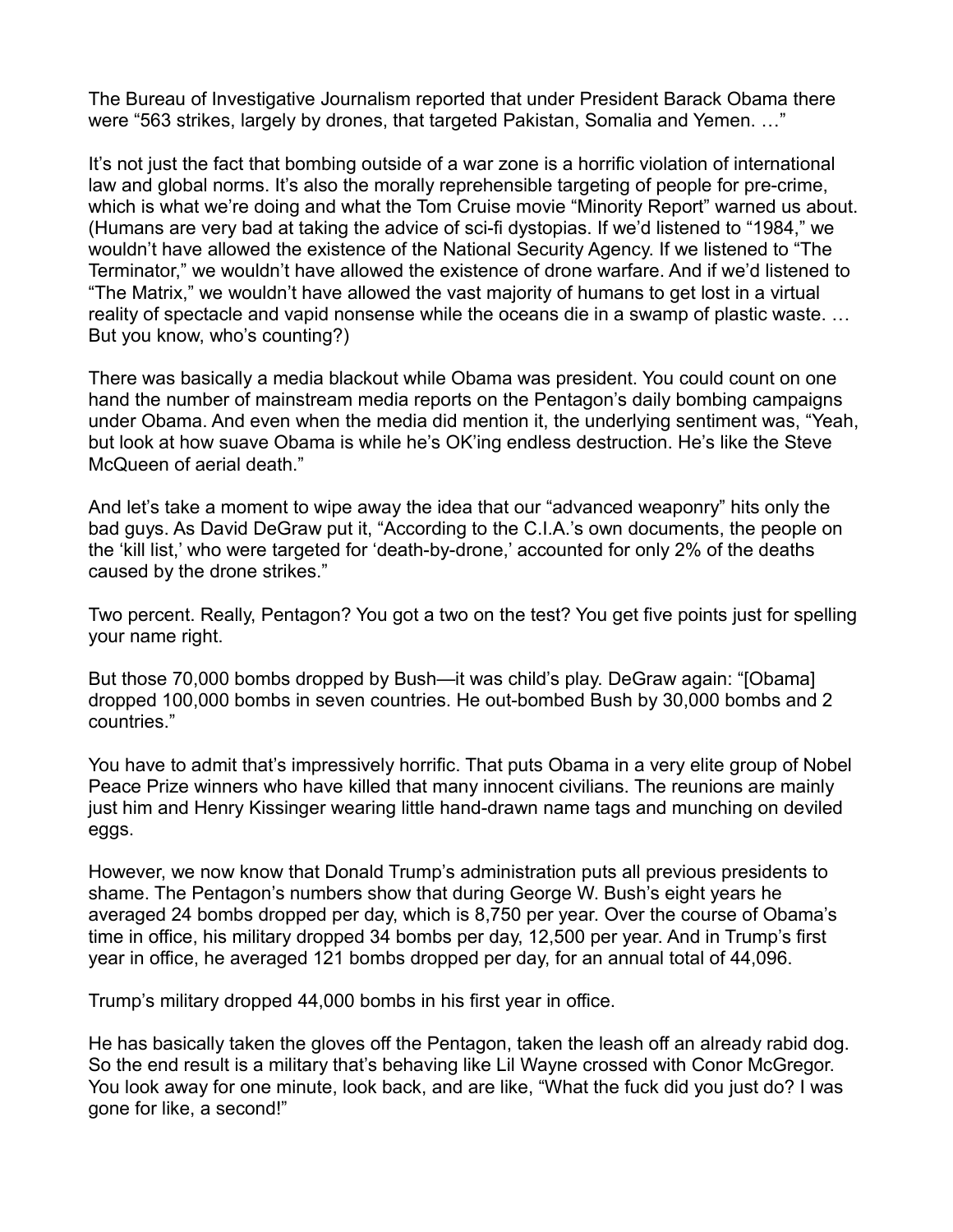Under Trump, five bombs are dropped per hour—every hour of every day. That averages out to a bomb every 12 minutes.

And which is more outrageous—the crazy amount of death and destruction we are creating around the world, or the fact that your mainstream corporate media basically NEVER investigates it? They talk about Trump's flaws. They say he's a racist, bulbous-headed, selfcentered idiot (which is totally accurate)—but they don't criticize the perpetual Amityville massacre our military perpetrates by dropping a bomb every 12 minutes, most of them killing 98 percent non-targets.

When you have a Department of War with a completely unaccountable budget—as we saw with the \$21 trillion—and you have a president with no interest in overseeing how much death the Department of War is responsible for, then you end up dropping so many bombs that the Pentagon has reported we are running out of bombs.

Oh, dear God. If we run out of our bombs, then how will we stop all those innocent civilians from … farming? Think of all the goats that will be allowed to go about their days.

And, as with the \$21 trillion, the theme seems to be "unaccountable."

Journalist Witney Webb wrote in February, "Shockingly, more than 80 percent of those killed have never even been identified and the C.I.A.'s own documents have shown that they are not even aware of who they are killing—avoiding the issue of reporting civilian deaths simply by naming all those in the strike zone as enemy combatants."

That's right. We kill only enemy combatants. How do we know they're enemy combatants? Because they were in our strike zone. How did we know it was a strike zone? Because there were enemy combatants there. How did we find out they were enemy combatants? Because they were in the strike zone. … Want me to keep going, or do you get the point? I have all day.

This is not about Trump, even though he's a maniac. It's not about Obama, even though he's a war criminal. It's not about Bush, even though he has the intelligence of boiled cabbage. (I haven't told a Bush joke in about eight years. Felt kind of good. Maybe I'll get back into that.)

This is about a runaway military-industrial complex that our ruling elite are more than happy to let loose. Almost no one in Congress or the presidency tries to restrain our 121 bombs a day. Almost no one in a mainstream outlet tries to get people to care about this.

Recently, the hashtag #21Trillion for the unaccounted Pentagon money has gained some traction. Let's get another one started: #121BombsADay.

One every 12 minutes.

Do you know where they're hitting? Who they're murdering? Why? One hundred and twentyone bombs a day rip apart the lives of families a world away—in your name and my name and the name of the kid doling out the wrong size popcorn at the movie theater.

We are a rogue nation with a rogue military and a completely unaccountable ruling elite. The